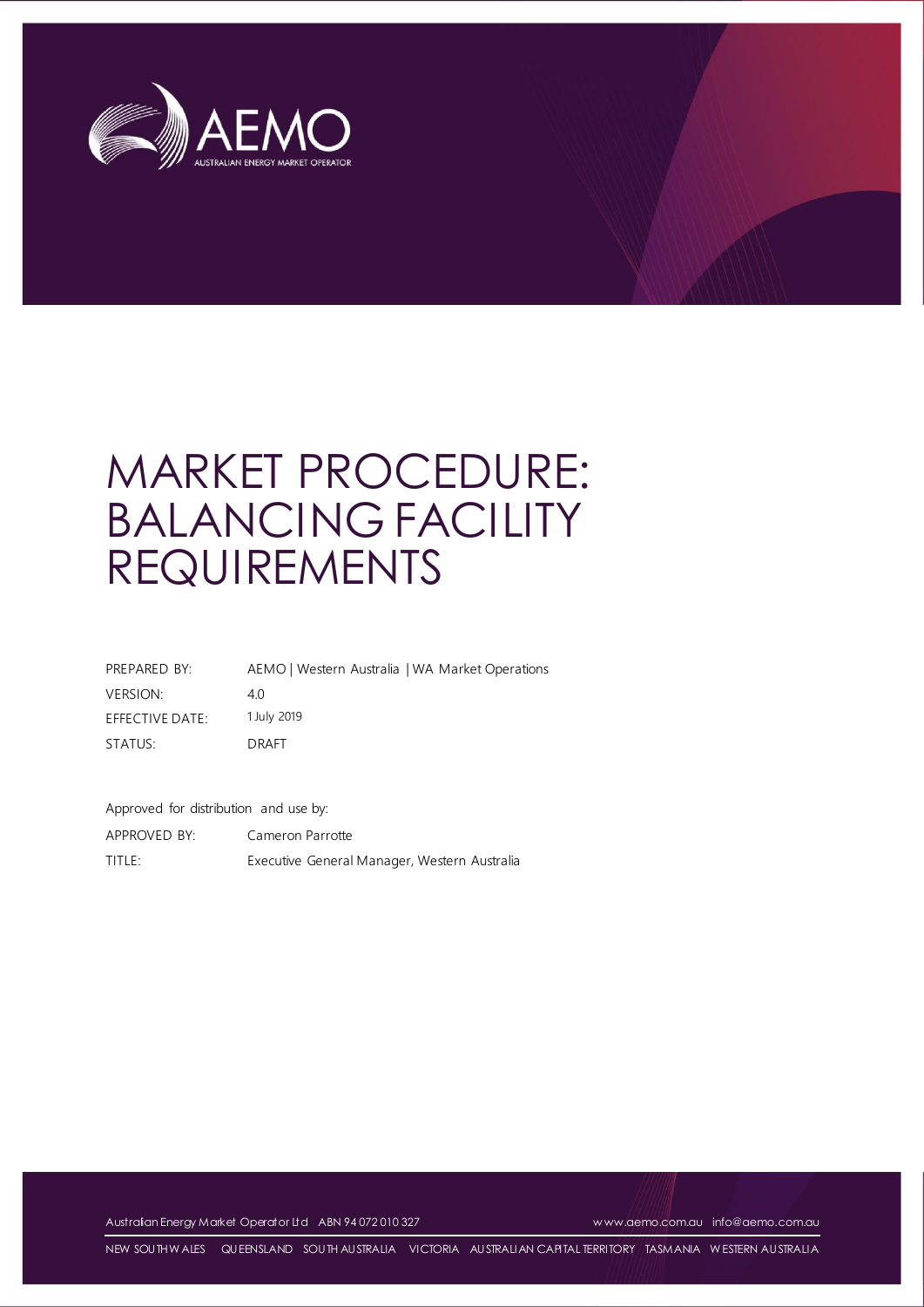

## **VERSION RELEASE HISTORY**

| Version | Effective Date                       | Summary of Changes                                                                                                                                                                                        |
|---------|--------------------------------------|-----------------------------------------------------------------------------------------------------------------------------------------------------------------------------------------------------------|
| 1.0     | Balancing Market<br>Commencement Day | New Market Procedure for Balancing Facility Requirements resulting<br>from PC_2012_02                                                                                                                     |
| 2.0     | 30 November 2015                     | Changes resulting from the transfer of functions from the IMO to<br>AEMO                                                                                                                                  |
| 3.0     | 18 April 2017                        | Changes resulting from the transfer of System Management<br>functions to AEMO                                                                                                                             |
| 4.0     | 1 July 2019                          | Changes resulting from Procedure Change Proposal AEPC_2019_06<br>related to the Rule Change Proposal RC_2014_06: Removal of<br>Resource Plans and Dispatchable Loads, and minor administrative<br>changes |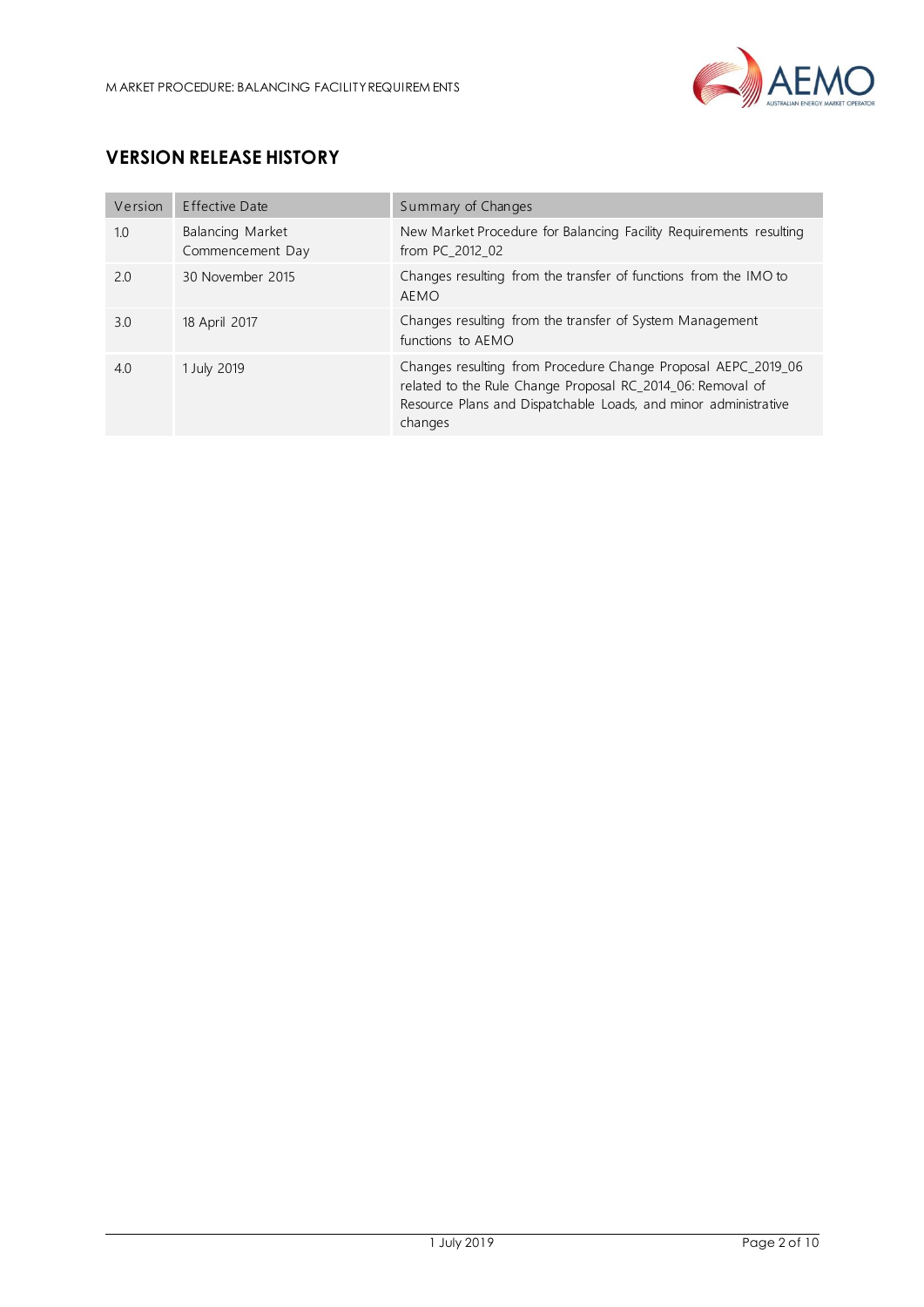

#### **CONTENTS**

| 1.   | <b>INTRODUCTION</b>                                                       | 4               |
|------|---------------------------------------------------------------------------|-----------------|
| 1.1. | Purpose and scope                                                         | $\overline{4}$  |
| 1.2. | Definitions and interpretation                                            | $\overline{4}$  |
| 1.3. | Related documents                                                         | 5               |
| 2.   | TECHNICAL REQUIREMENTS AND COMMUNICATION CRITERIA                         | 5               |
| 2.1. | Requirements for Balancing Facilities                                     | 5               |
| 2.2. | Inability to meet Requirements                                            | 6               |
| 2.3. | Reporting non-compliance                                                  | 6               |
| 3.   | AEMO PROCESS FOR ASSESSING CONDITIONS                                     | $6\phantom{1}6$ |
| 3.1. | Background                                                                | 6               |
| 3.2. | Assessing whether to impose conditions                                    | $\overline{7}$  |
| 4.   | APPLICATION OF CONDITIONS                                                 | 7               |
| 4.1. | Requirement to submit Balancing Submissions at specified prices           | $\overline{7}$  |
| 4.2. | Manner and time of Balancing Submissions                                  | 8               |
| 4.3. | Review and lifting of conditions                                          | 8               |
| 5.   | TREATMENT OF FACILITIES WITH RATED CAPACITY LESS THAN 10 MW               | 10              |
| 5.1. | Facilities with rated capacity less than 10 MW that meet the Requirements | 10              |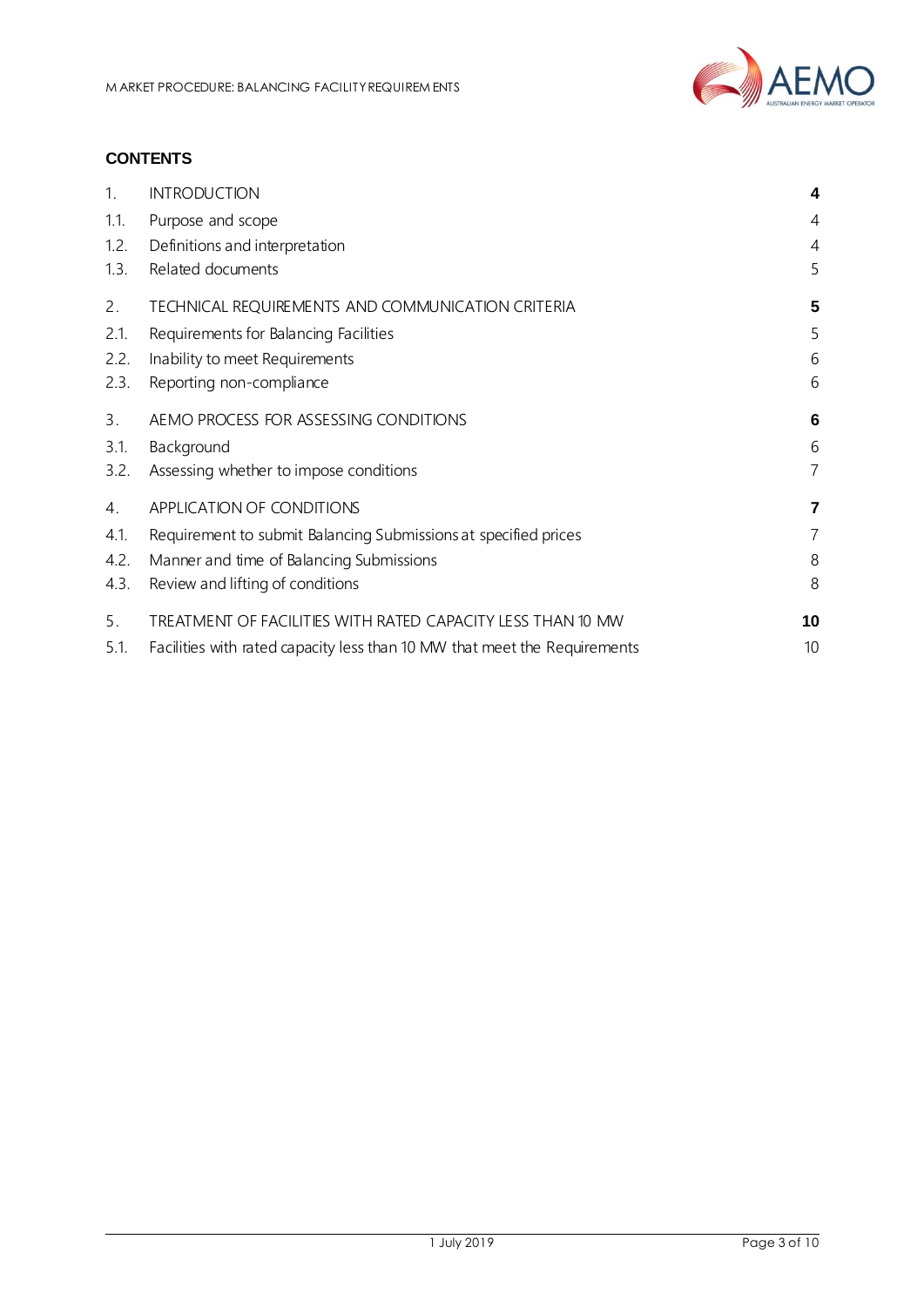

## <span id="page-3-0"></span>**1. INTRODUCTION**

#### <span id="page-3-1"></span>**1.1. Purpose and scope**

- 1.1.1. This Procedure: Balancing Facility Requirements made under clause 7A.1.6 of the Wholesale Electricity Market (WEM) Rules.
- 1.1.2. This Procedure should be read in conjunction with clauses 7A.1.6 through 7A.1.13 of the WEM Rules.
- 1.1.3. This Procedure has effect only for the purposes set out in the WEM Rules and the WEM Rules prevail over these Procedures to the extent of any inconsistency.
- 1.1.4. The purpose of this Procedure is to describe the:
	- (a) the technical and communications criteria that a:
		- (i) Balancing Facility with a rated capacity of 10 MW or more must meet [clause 7A.1.8]; and
		- (ii) Balancing Facility with a rated capacity of less than 10 MW may meet [clause 7A.1.9]; and
	- (b) where a Facility does not meet the Requirements, the process the Australian Energy Market Operator (AEMO) must follow in considering whether it is appropriate to impose conditions on the manner in which the applicable Facility must participate in the Balancing Market [clause 7A1.11], the type of conditions that may be imposed and the manner and circumstances in which they may be imposed and lifted.
- 1.1.5. In this Procedure, where obligations are conferred on a Rule Participant, that Rule Participant must comply with the relevant obligations in accordance with clauses 2.9.7, 2.9.7A and 2.9.8 of the WEM Rules, as applicable.
- 1.1.6. Reference to particular WEM Rules within the Procedure in bold and square brackets [clause XX] are included for convenience only, and are not part of this Procedure.

#### <span id="page-3-2"></span>**1.2. Definitions and interpretation**

#### **1.2.1 Glossary**

Terms defined in the WEM Rules have the same meanings in this Procedure unless otherwise specified in this clause.

The words, phrases and abbreviations in the table below have the meanings set out opposite them in the table when used in this Procedure.

| Term.        | Definition                                                                                                                                                                                                  |
|--------------|-------------------------------------------------------------------------------------------------------------------------------------------------------------------------------------------------------------|
| Requirements | The Balancing Facility Requirements, as defined in the WEM Rules, including any<br>technical requirements and communication criteria for a Balancing Facility specified in<br>section 2.1 of this Procedure |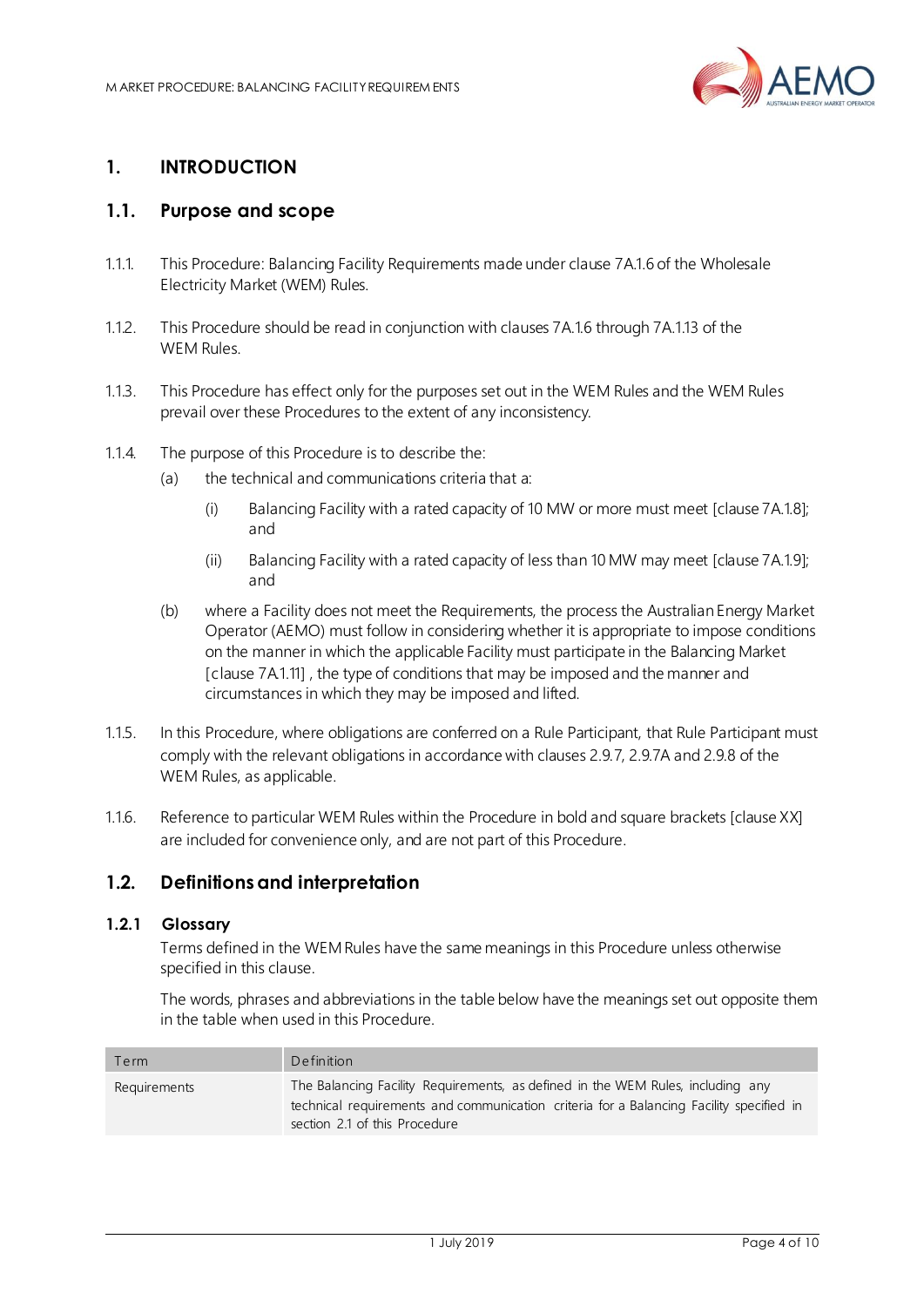

#### **1.2.2 Interpretation**

The following principles of interpretation apply to this Procedure unless otherwise expressly indicated:

- a) references to time are references to Australian Western Standard Time;
- b) terms that are capitalised, but not defined in this Procedure, have the meaning given in the WEM Rules;
- c) to the extent that this Procedure is inconsistent with the WEM Rules, the WEM Rules prevail to the extent of the inconsistency;
- d) a reference to the WEM Rules or Market Procedures includes any associated forms required or contemplated by the WEM Rules or Market Procedures; and
- e) words expressed in the singular include the plural and vice versa.

#### <span id="page-4-0"></span>**1.3. Related documents**

The following Market Procedures, Power System Operation Procedures and market documents (available on the Market Web Site<sup>1</sup>) provide background information to this Procedure:

- (a) Market Procedure: Notices and Communications;
- (b) Market Procedure: Facility Registration, De-registration and Transfer;
- (c) PSOP: Communications and Control Systems;
- (d) PSOP: Operational Data Points for Generating Plant; and
- (e) PSOP: Dispatch.

### <span id="page-4-1"></span>**2. TECHNICAL REQUIREMENTS AND COMMUNICATION CRITERIA**

#### <span id="page-4-2"></span>**2.1. Requirements for Balancing Facilities**

- <span id="page-4-3"></span>2.1.1. A Market Participant must ensure that it is capable of receiving electronic or back-up Dispatch Instructions issued by AEMO (in its capacity as System Management), in accordance with the PSOP: Communications and Control Systems, for each of its Balancing Facilities.
- <span id="page-4-6"></span>2.1.2. A Market Participant must ensure that it is capable of confirming to AEMO, in accordance with the requirements specified in the PSOP: Communications and Control Systems and the PSOP: Dispatch, each electronic or backup Dispatch Instruction received from AEMO (in its capacity as System Management) for each of its Balancing Facilities.
- <span id="page-4-5"></span>2.1.3. A Market Participant must ensure that it is capable of implementing each Dispatch Instruction from AEMO (in its capacity as System Management), in accordance with the requirements outlined in the PSOP: Communications and Control Systems and the PSOP: Dispatch, for each of its Balancing Facilities.
- <span id="page-4-4"></span>2.1.4. A Market Participant must ensure that it is capable of responding to an electronic Dispatch Instruction from AEMO (in its capacity as System Management) for each of its Balancing Facilities

<sup>-</sup><sup>1</sup> Available a[t http://aemo.com.au/Electricity/Wholesale-Electricity-Market-WEM/Procedures.](http://aemo.com.au/Electricity/Wholesale-Electricity-Market-WEM/Procedures)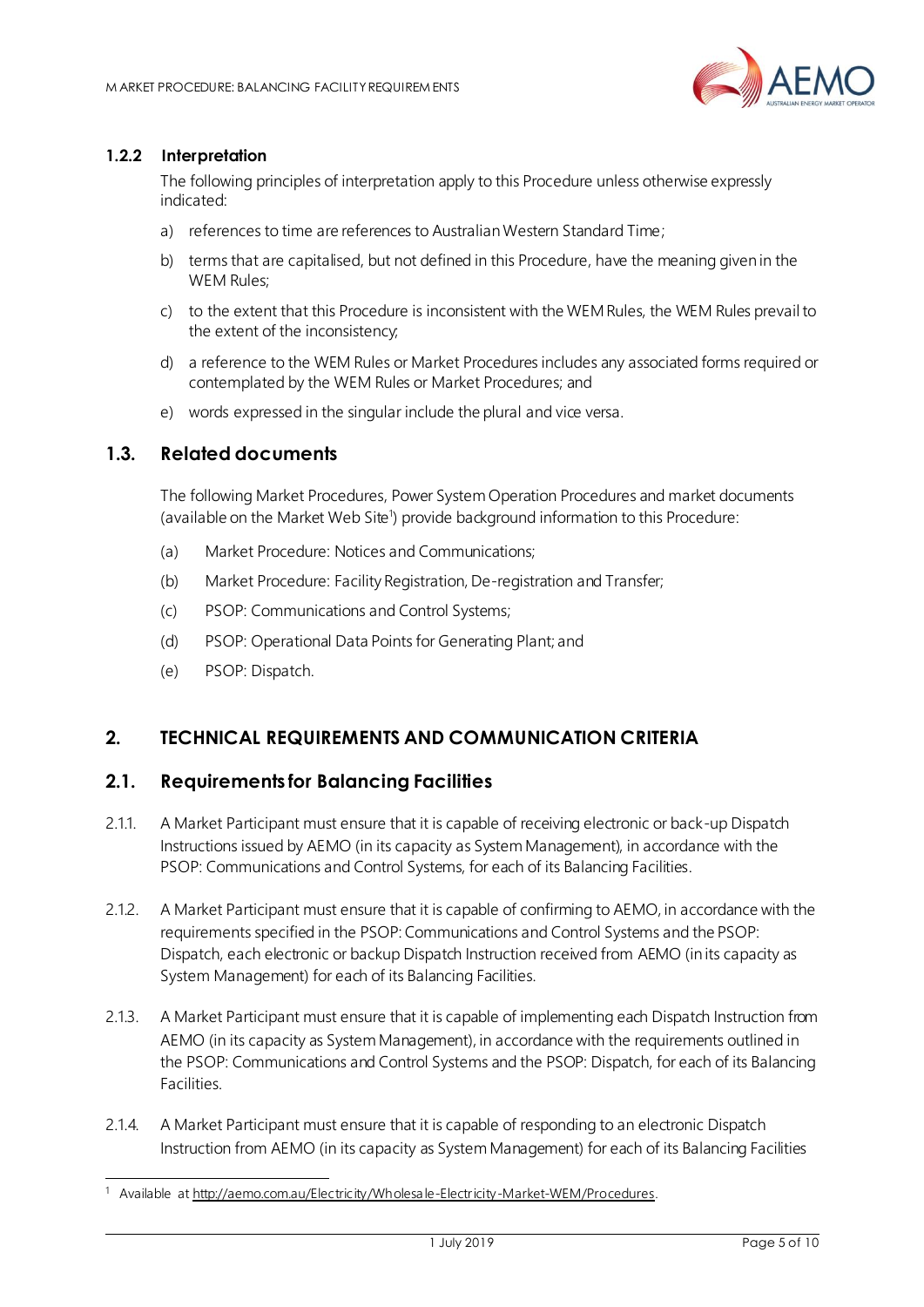

to ramp upwards or downwards to a target MW level at a rate less than or equal to the Facility's Ramp Rate Limit.

#### <span id="page-5-0"></span>**2.2. Inability to meet Requirements**

2.2.1. A Market Participant must advise AEMO (in its capacity as System Management) if one of its Balancing Facilities is unable to respond, or can no longer respond, in accordance with the Requirements in step[s 2.1.1](#page-4-3) to 2.1.4 of this Procedure, to an electronic Dispatch Instruction from AEMO (in its capacity as System Management). Market Participants must provide this advice in accordance with the requirements outlined in the PSOP: Communications and Control Systems.

#### <span id="page-5-1"></span>**2.3. Reporting non-compliance**

- 2.3.1. A Market Participant must ensure that each of its Balancing Facilities with a rated capacity of 10 MW or more meets the Requirements specified in steps [2.1.1](#page-4-3)t[o 2.1.4](#page-4-4) of this Procedure [clause 7A1.8].
- 2.3.2. Where a Balancing Facility does not, or will not, meet one or more of these Requirements, the relevant Market Participant must advise AEMO in writing and include the following details:
	- (a) the Balancing Facility concerned;
	- (b) the particular Requirement(s) which the Facility does not meet;
	- (c) the reasons for, and extent of, non-compliance with the Requirement(s); and
	- (d) any measures that the Market Participant will take, and by when, to ensure the Balancing Facility meets the Requirement(s).
- 2.3.3. Notwithstanding the above, AEMO may at any time request a Market Participant to provide, in writing, all information reasonably required to demonstrate that its Balancing Facilities meet the Requirements, including in respect of a Facility with a rated capacity less than 10 MW, which a Market Participant has applied to AEMO, under ste[p 5.1.1](#page-9-2) of this Procedure, for the Facility to be considered to meet the Requirements, or as a consequence of that process, is considered to meet the Requirements [Clause 7A.1.10].

### <span id="page-5-2"></span>**3. AEMO PROCESS FOR ASSESSING CONDITIONS**

This section sets out the process AEMO must follow in relation to a Balancing Facility that does not meet one or more of the Requirements specified in step[s 2.1.1](#page-4-3) t[o 2.1.4](#page-4-4) of this Procedure.

#### <span id="page-5-3"></span>**3.1. Background**

- 3.1.1. Where a Balancing Facility does not meet one or more of the Requirements in step[s 2.1.1](#page-4-3) t[o 2.1.4](#page-4-4) of this Procedure, AEMO may impose conditions on the manner in which the Market Participant, with respect to the applicable Balancing Facility, must participate in the Balancing Market [clause 7A1.11].
- 3.1.2. AEMO may impose conditions on a Market Participant's participation in the Balancing Market, which include specifying the prices which the Market Participant may include in a Balancing Submission and the manner and time in which a Balancing Submission must be submitted for that Balancing Facility [clause 7A.1.11].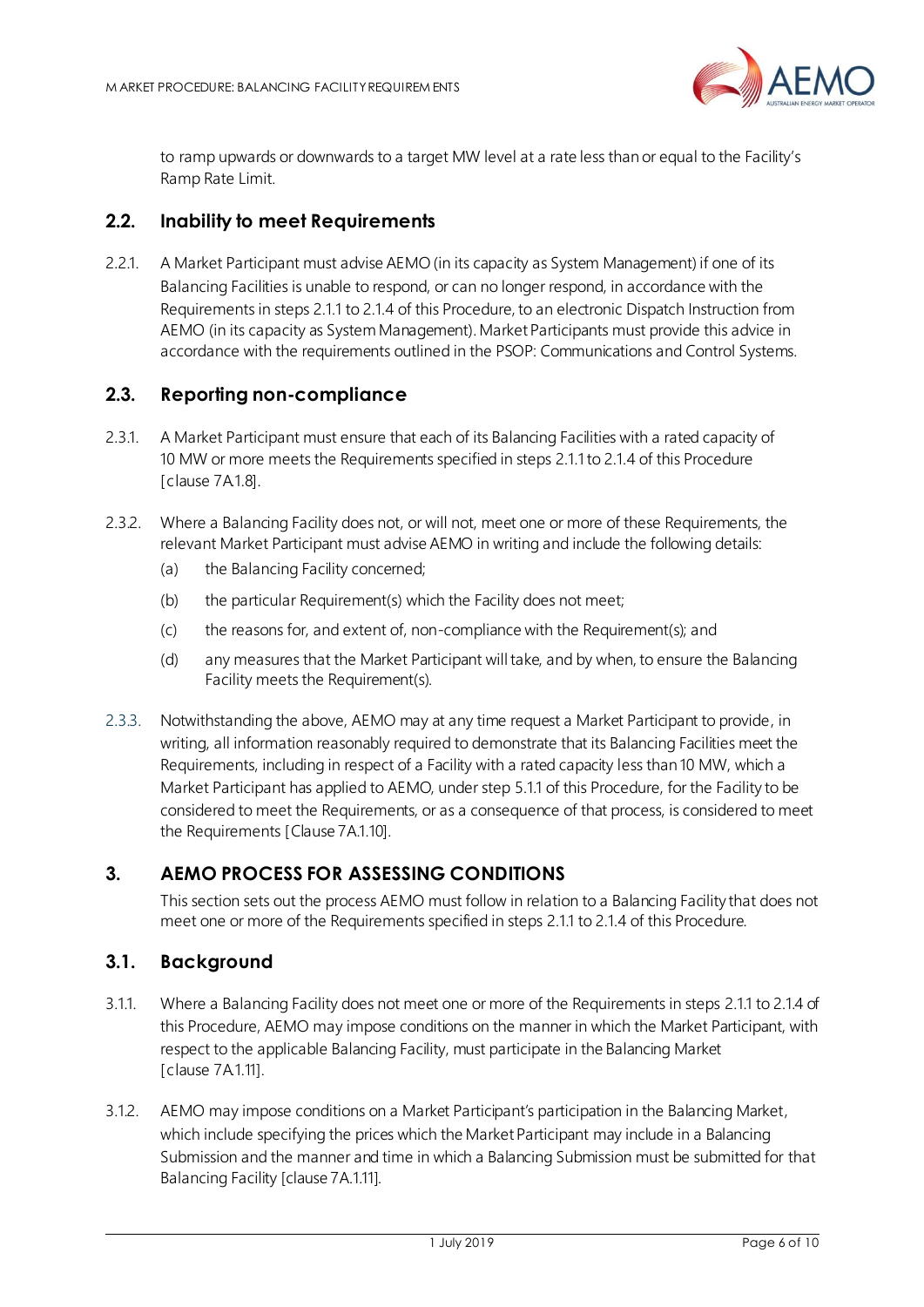

### <span id="page-6-0"></span>**3.2. Assessing whether to impose conditions**

- <span id="page-6-3"></span>3.2.1. If AEMO becomes aware that a Balancing Facility does not meet one or more of the Requirements specified in step[s 2.1.1](#page-4-3) t[o 2.1.4](#page-4-4) of this Procedure then, as soon as practicable, AEMO must:
	- (a) notify the relevant Market Participant that it will be undertaking a review;
	- (b) request the relevant Market Participant to provide, within a specified timeframe, which must not be less than 10 Business Days, any additional information which AEMO considers relevant to its assessment of the extent to which the Balancing Facility does not meet the Requirements; and
	- (c) make an assessment of whether to impose conditions on the Balancing Facility's participation in the Balancing Market.
- <span id="page-6-4"></span>3.2.2. In undertaking its assessment, AEMO may consider the technical implications of a Facility's non-compliance with the Requirements.
- 3.2.3. AEMO must complete its assessment of whether to impose conditions within 20 Business Days of:
	- (a) providing a notification under step 3.2[.1\(a\)](#page-6-3); or
	- (b) where applicable, receiving the information it has requested under steps 3.2[.1\(a\)](#page-6-3) o[r 3.2.2](#page-6-4).
- 3.2.4. Where AEMO determines to impose conditions on a Balancing Facility, AEMO must as soon as reasonably practicable, publish on the Market Web Site details of that decision [clause 7A.1.13]. The details required to be published include:
	- (a) the relevant Balancing Facility;
	- (b) the conditions to be imposed;
	- (c) the reasons for imposing the conditions; and
	- (d) the Trading Date and Trading Interval from which the conditions will be imposed.

#### <span id="page-6-1"></span>**4. APPLICATION OF CONDITIONS**

Subject to the assessment described in sectio[n 3.2](#page-6-0) of this Procedure, where a Balancing Facility does not meet one or more of the Requirements specified in step[s 2.1.1](#page-4-3) t[o 2.1.4](#page-4-4) of this Procedure, AEMO may impose conditions on the relevant Market Participant with respect to the applicable Balancing Facility's participation in the Balancing Market [clause 7A.1.11]. Such conditions may include, but are not limited to, those outlined in this section [4](#page-6-1).

#### <span id="page-6-2"></span>**4.1. Requirement to submit Balancing Submissions at specified prices**

Price Cap conditions for Scheduled Generator submissions

- <span id="page-6-5"></span>4.1.1. Where a Scheduled Generator does not meet one or more of the Requirements in step[s 2.1.1](#page-4-3)to [2.1.4](#page-4-4) of this Procedure, AEMO may impose conditions on the relevant Market Participant, requiring that Balancing Submissions for the Facility be submitted at the Price Caps.
- 4.1.2. Where AEMO imposes a condition under ste[p 4.1.1](#page-6-5), the Market Participant must ensure that its Balancing Submissions for the Facility for each Trading Interval comprise:
	- (a) the expected generation at the Minimum STEM Price, subject to any other conditions imposed by AEMO or Outages; and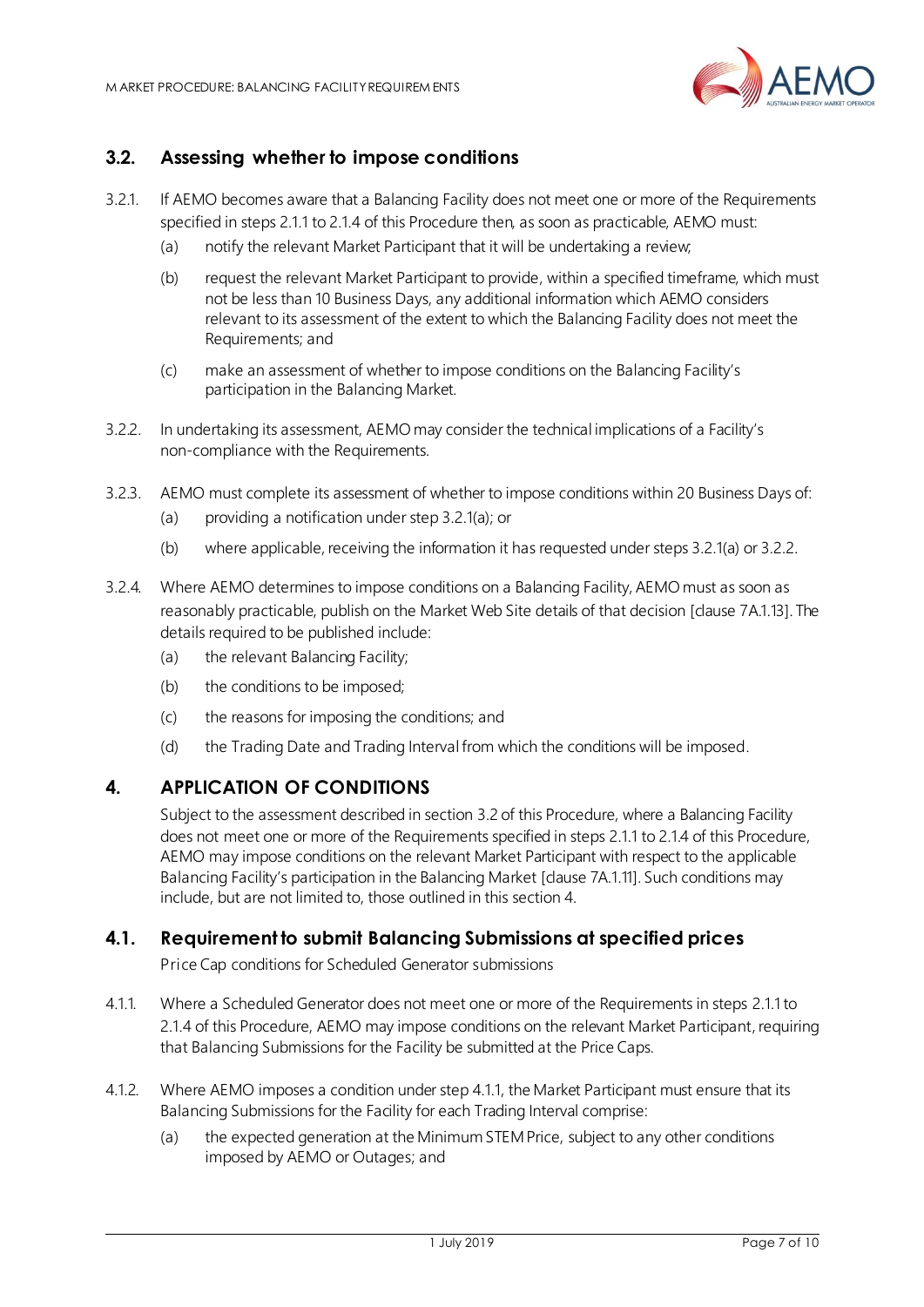

(b) any remaining available generation capacity at the Maximum STEM Price or Alternative Maximum STEM Price.

Price conditions for Non-Scheduled Generator submissions

- 4.1.3. A Non-Scheduled Generator will not be able to meet the Requirements in step[s 2.1.3](#page-4-5) an[d 2.1.4](#page-4-4) of this Procedure in respect of Dispatch Instructions to increase generation. As such, AEMO must impose a condition on the relevant Market Participant, restricting Balancing Submissions for the applicable Facility, for each Trading Interval, to a single Price-Quantity Pair for dispatch.
- 4.1.4. Where the Non-Scheduled Generator does not meet the Requirements in step[s 2.1.1](#page-4-3)[, 2.1.2](#page-4-6) or, in respect of Dispatch Instructions to reduce generation, steps [2.1.3](#page-4-5) o[r 2.1.4](#page-4-4) of this Procedure, AEMO may impose an additional condition on the relevant Market Participant that Balancing Submissions for the Facility must be at the Minimum STEM Price.

#### <span id="page-7-0"></span>**4.2. Manner and time of Balancing Submissions**

4.2.1. Where a Balancing Facility does not meet the Requirements in step[s 2.1.1](#page-4-3) o[r 2.1.2](#page-4-6) of this Procedure or cannot respond to Dispatch Instructions in the timeframes required in ste[p 2.1.3](#page-4-5) of this Procedure, AEMO may impose conditions on the relevant Market Participant including restricting the times when it may submit or revise Balancing Submissions, or specifying the times when it must submit or revise Balancing Submissions, for the applicable Facility and the manner in which it must make submissions.

#### <span id="page-7-1"></span>**4.3. Review and lifting of conditions**

- <span id="page-7-2"></span>4.3.1. A Market Participant may request AEMO to review conditions imposed on the participation of a Facility in the Balancing Market, where the extent to which the Facility complies with the Requirements has changed and this change may result in AEMO changing the conditions imposed.
- 4.3.2. A Market Participant must make any request under ste[p 4.3.1](#page-7-2) in writing, including the following details:
	- (a) the relevant Balancing Facility and conditions concerned;
	- (b) the measures that the Market Participant has taken to ensure the Balancing Facility meets the Requirements; and
	- (c) the extent to which the Balancing Facility now complies with the Requirements.
- <span id="page-7-5"></span>4.3.3. On receiving a request from a Market Participant under ste[p 4.3.1](#page-7-2), AEMO may, as soon as reasonably practicable, request the relevant Market Participant to provide, within a specified timeframe, which must not be less than 10 Business Days, any additional information that AEMO considers relevant to the review.
- <span id="page-7-4"></span><span id="page-7-3"></span>4.3.4. AEMO must review the conditions that have been imposed on a Balancing Facility's participation in the Balancing Market where:
	- (a) AEMO becomes aware that the extent to which the Facility complies with the Requirements has changed and this change may result in AEMO changing the conditions imposed; or
	- (b) a Market Participant has requested AEMO to review the conditions imposed on the participation of a Facility in the Balancing Market under ste[p 4.3.1](#page-7-2).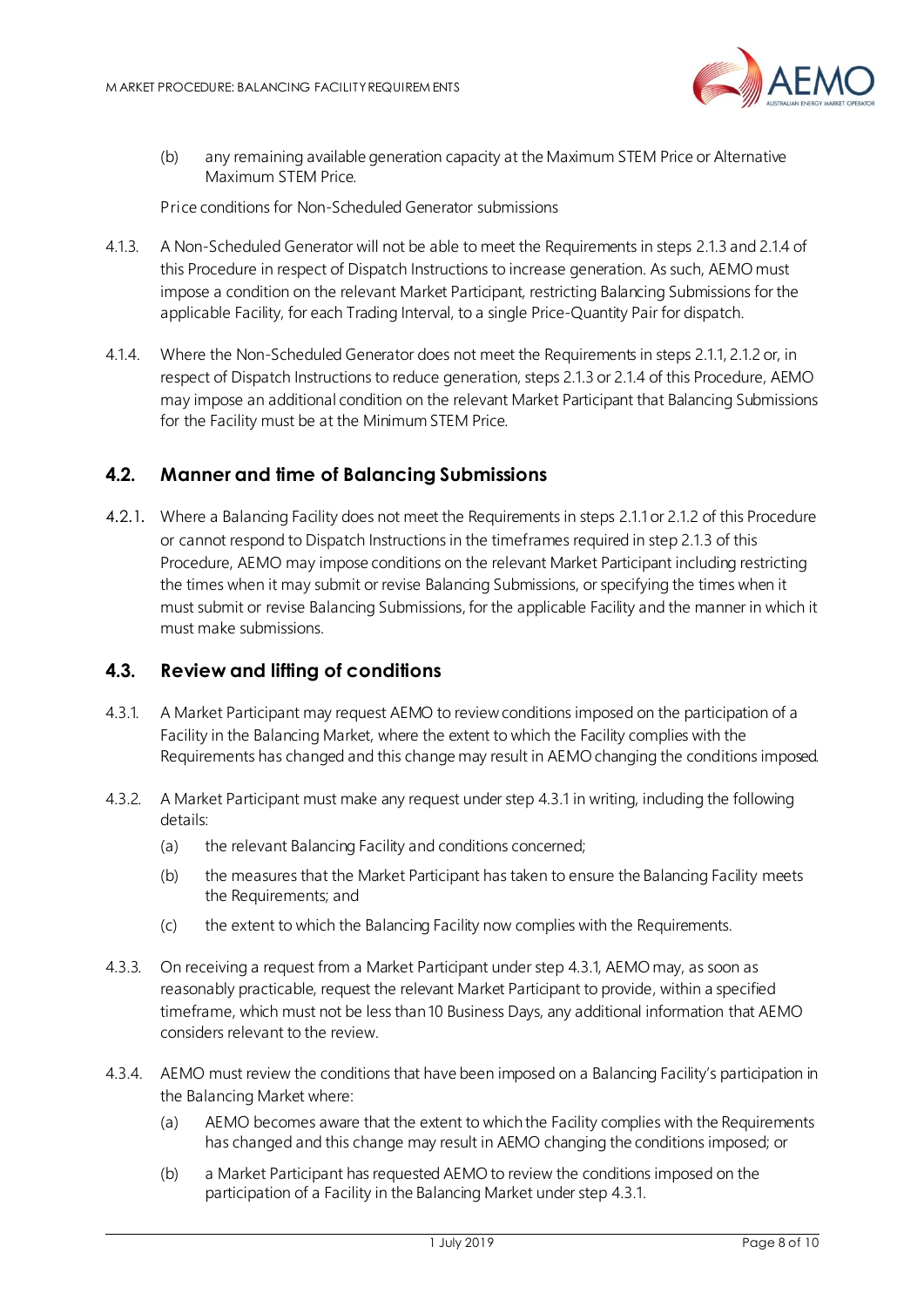

- 4.3.5. Where, under step 4.3.[4\(a\)](#page-7-3), AEMO becomes aware that it would be appropriate to undertake a review of the conditions placed on a Balancing Facility, then, as soon as reasonably practicable, AEMO must notify the relevant Market Participant that it will be undertaking a review and must include in the notification:
	- (a) details of the Facility and conditions under consideration;
	- (b) the reasons for the review;
	- (c) a request for any information that AEMO considers relevant to the review; and
	- (d) details of the timeframe in which the Market Participant must respond to AEMO's request for information and in which the Market Participant may provide any additional information, which it considers relevant to AEMO's review, where this timeframe must not be less than 10 Business Days.
- <span id="page-8-0"></span>4.3.6. In reviewing conditions placed on a Balancing Facility, AEMO must take into account the extent to which the relevant Balancing Facility's non-compliance with the Requirements has been altered or addressed.
- 4.3.7. Where a Market Participant is able to demonstrate to AEMO's satisfaction that the non-compliance, which led to conditions being imposed, has been adequately addressed or no longer exists, AEMO must lift the relevant conditions. Otherwise, AEMO must follow the process in sectio[n 3.2](#page-6-0) to assess whether to extend the conditions or, if the Facility's non-compliance has been altered, impose modified conditions.
- 4.3.8. AEMO must complete any review it undertakes in accordance with ste[p 4.3.4](#page-7-4) within 20 Business Days of:
	- (a) receiving a request under ste[p 4.3.1](#page-7-2);
	- (b) making a request under claus[e 4.3.3](#page-7-5); or
	- (c) where applicable, receiving the information it has requested under steps [4.3.3](#page-7-5), or 4.3.[5\(c\)](#page-8-0).
- 4.3.9. Where AEMO decides to lift or vary any conditions on a Balancing Facility, AEMO must ,as soon as reasonably practicable, publish on the Market Web Site details of that decision including:
	- (a) the relevant Balancing Facility;
	- (b) the conditions to be lifted or varied:
	- (c) the reasons for lifting or varying the conditions; and
	- (d) the Trading Day and Trading Interval from which the conditions will be lifted or varied.
- 4.3.10. Where AEMO determines to not lift or vary any conditions on a Balancing Facility, AEMO must, as soon as reasonably practicable, advise the applicable Market Participant of the details of its decision, including any reasons for not lifting or varying the conditions.